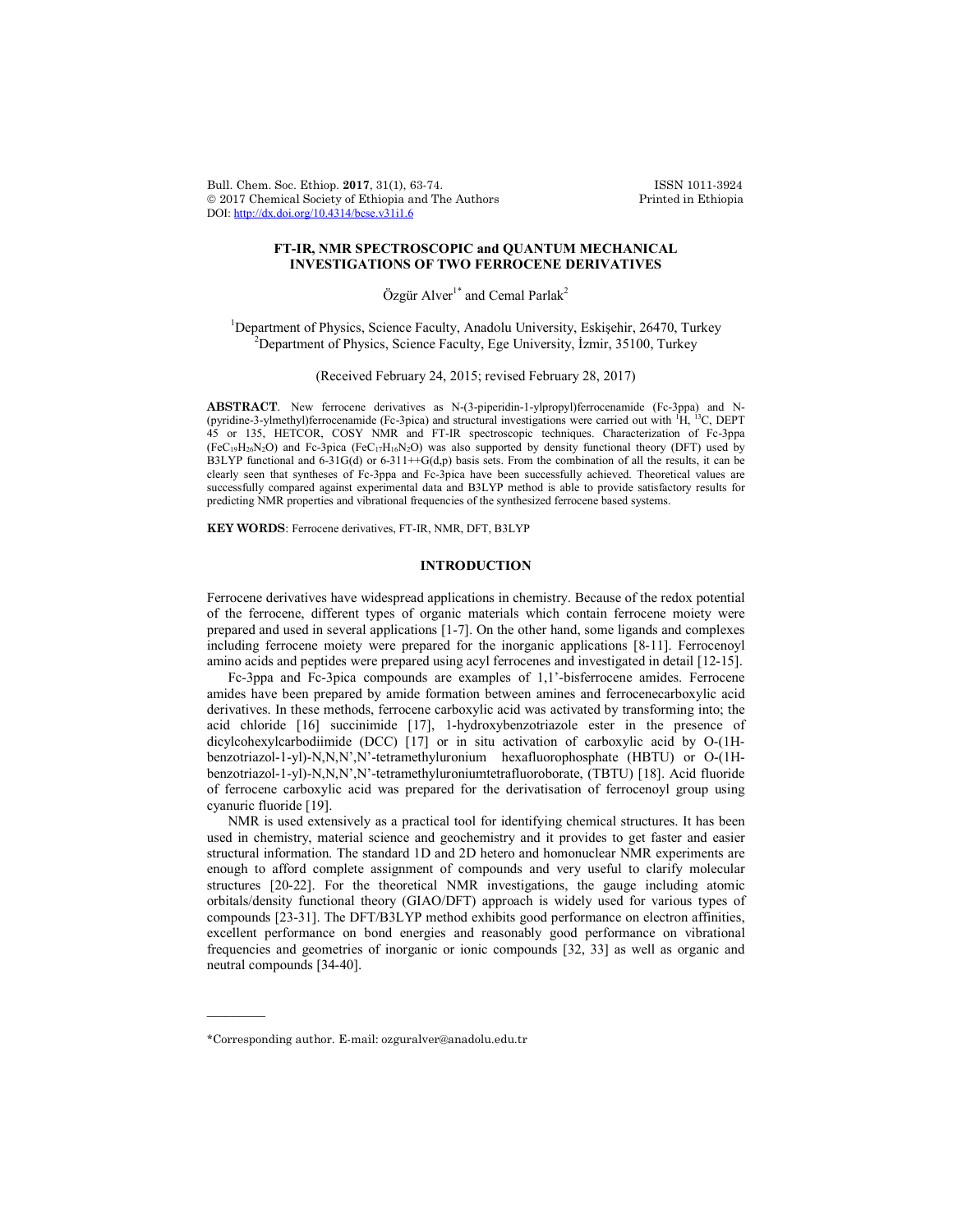In this research two new ferrocene derivatives Fc-3ppa and Fc-3pica were synthesized and characterized by using 1D or 2D NMR experiments such as  ${}^{1}H, {}^{13}C,$  DEPT 45-135, HETCOR and COSY techniques. FT-IR spectra were also reported to identify some important vibrational bands of the compounds. Further, the optimized structural parameters, normal mode frequencies, potential energy distribution (PED) data, <sup>1</sup>H and <sup>13</sup>C NMR chemical shifts of Fc-3ppa and Fc-3pica were examined by B3LYP method with 6-31G(d) and 6-311++G(d,p) basis sets. The results of the theoretical and spectroscopic studies are reported here.

### **EXPERIMENTAL**

Compounds were prepared according to following method [41]: 3-piperidino-propylamine (1 eq.) or 3-picolylamine (1 eq.) and 1-(ferrocenylcarbonyl)-1*H*-benzotriazole (1 eq.) were dissolved in freshly distilled chloroform in a round bottom flask. The flask was placed into the single cavity microwave equipment and reflux condenser was connected on flask. The reaction mixture was exposed to 90W MW for 30 min. After reaction was completed, the mixture was extracted with  $2 \text{ M NaOH}$  (3 x 50 mL). The collected organic layers were dried with magnesium sulfate and solvent was removed with vacuum. Reaction mixture was purified by column chromatography using EtOAc:hexane mixture as eluent to get Fc-3ppa and Fc-3pica in 97% and in 96% yields, respectively.

NMR experiments were performed on a Bruker AVANCE 500 spectrometer using 5 mm BBO probe. The operating frequencies were 500.13 MHz and 125.76 MHz for <sup>1</sup>H and <sup>13</sup>C, respectively. Fc-3ppa (6 mg mL<sup>-1</sup>) and Fc-3pica (6 mg mL<sup>-1</sup>) were dissolved in CDCl<sub>3</sub>. Fc-3ppa was also dissolved in MeOD. Chemical shifts are reported in ppm relative to TMS for  ${}^{1}H$  and <sup>13</sup>C. For <sup>13</sup>C NMR spectroscopy, the pulse sequence used a delay (D1) and acquisition time (AQ) of 2.0 s and 1.3 s (1.1 s), respectively, a spectral width of 25252.5 Hz (29761.9 Hz), 64K data points,  $90^{\circ}$  pulse 8.3 µs and 15000 scans. For <sup>1</sup>H NMR spectroscopy, the pulse sequence used a delay and acquisition time of 1.0 s and 5.5 s  $(5.9 \text{ s})$ , respectively, a spectral width of 6009.6 Hz (5498.5 Hz), 64K data points,  $90^{\circ}$  pulse 14.15 µs and 256 (32) scans. The numbers given in parentheses belong to Fc-3pica compound.

DEPT spectra were obtained at  $\theta_z = 45^\circ$  where CH, CH<sub>2</sub> and CH<sub>3</sub> appear in the positive phase and  $\theta_z = 135^\circ$  where CH, CH<sub>3</sub> appear in the positive phase and CH<sub>2</sub> appears in the negative phase. Two-dimensional HETCOR and COSY techniques were measured using standard micro-programs provided by Bruker. FT-IR spectra were recorded in the region of 400-4000 cm<sup>-1</sup> with Perkin-Elmer FT-IR 2000 using KBr pellet technique at a resolution of 4  $cm^{-1}$ .

The compounds were analyzed for Fe with Perkin Elmer 4300 ICP-OES and for C, H and N with Fisons EA-1108 elemental analyser. Fe metal atom was investigated at 238.204 nm. The results are as following: (found % / calculated %)  $FeC_{19}H_{26}N_2O$  (MW: 354.27): C(64.38/64.41), H(7.34/7.40), N(7.82/7.91), Fe(15.64/15.76). FeC<sub>17</sub>H<sub>16</sub>N<sub>2</sub>O (MW: 320.17): C(63.71/63.77), H(4.99/5.04), N(8.67/8.75), Fe(17.33/17.44).

### **CALCULATIONS**

All the calculations were performed by Gaussian 03 program [42]. Structures in Figure 1 were first optimized in the gas phase by B3LYP functional using 6-31G(d) basis set. The optimized geometric structures related to minimum on the potential energy surface were provided by solving self-consistent field equation iteratively and optimizations were performed without any molecular restrictions.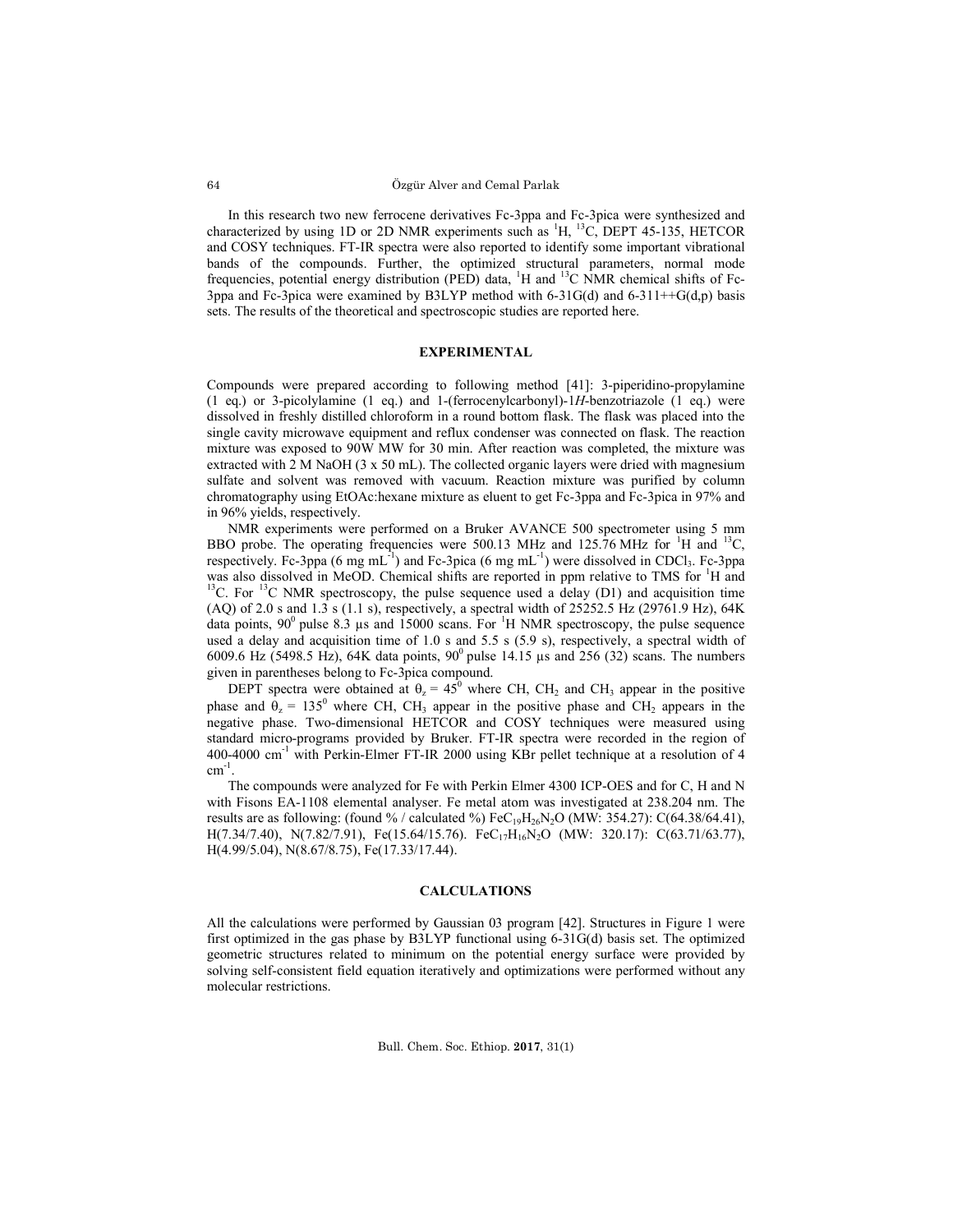65



Figure 1. Suggested molecular structures for Fc-3ppa (a) and Fc-3pica (b).

After the optimization, in order to confirm the convergence to minima on the potential After the optimization, in order to confirm the convergence to minima on the potential surface and to evaluate the zero-point vibrational energies, harmonic vibrational frequencies of the present compounds were determined using analytic second derivatives with the the present compounds were determined using analytic second derivatives with the B3LYP/6-31G(d) method and then scaled by 0.955 (above 1800 cm<sup>-1</sup>) and 0.967 (under 1800 cm<sup>-1</sup>) [40, 43]. Additionally, the absence of imaginary frequencies confirmed that the optimized structures are located on a certain minima. PED calculations were carried out by vibrational energy distribution analysis (VEDA 4) program [44]. the optimization, in order to confirm the convergence to minima on the potential<br>d to evaluate the zero-point vibrational energies, harmonic vibrational frequencies of<br>nt compounds were determined using analytic second de

For the NMR calculations, molecular structures of Fc-3ppa and Fc-3pica were first fully optimized at B3LYP/6-31G(d) level in chloroform  $(\epsilon = 4.9)$  using the IEFPCM method [27] After optimization, <sup>1</sup>H and <sup>13</sup>C NMR chemical shifts ( $\delta_H$  and  $\delta_C$ ) were calculated using the GIAO method [23-30] in chloroform at the  $B3LYP/6-311++G(d,p)/6-31G(d)$  level of theory. Relative chemical shifts were then estimated by using the corresponding TMS shieldings After optimization, <sup>1</sup>H and <sup>13</sup>C NMR chemical shifts ( $\delta_H$  and  $\delta_C$ ) were calculated using the GIAO method [23-30] in chloroform at the B3LYP/6-311++G(d,p)//6-31G(d) level of theory. Relative chemical shifts were then isotropic chemical shieldings for TMS at the  $B3LYP/6-311++G(d,p)/6-31G(d)$  in chloroform isotropic chemical shieldings for TMS at the B3LYP/6-311++G(d,p)//6-31G(d) in chloroform using the IEFPCM were 31.87 ppm and 183.76 ppm, respectively. Experimental <sup>1</sup>H and <sup>13</sup>C chemical shieldings for TMS are given as 30.84 ppm and 188.10 ppm, respectively [45].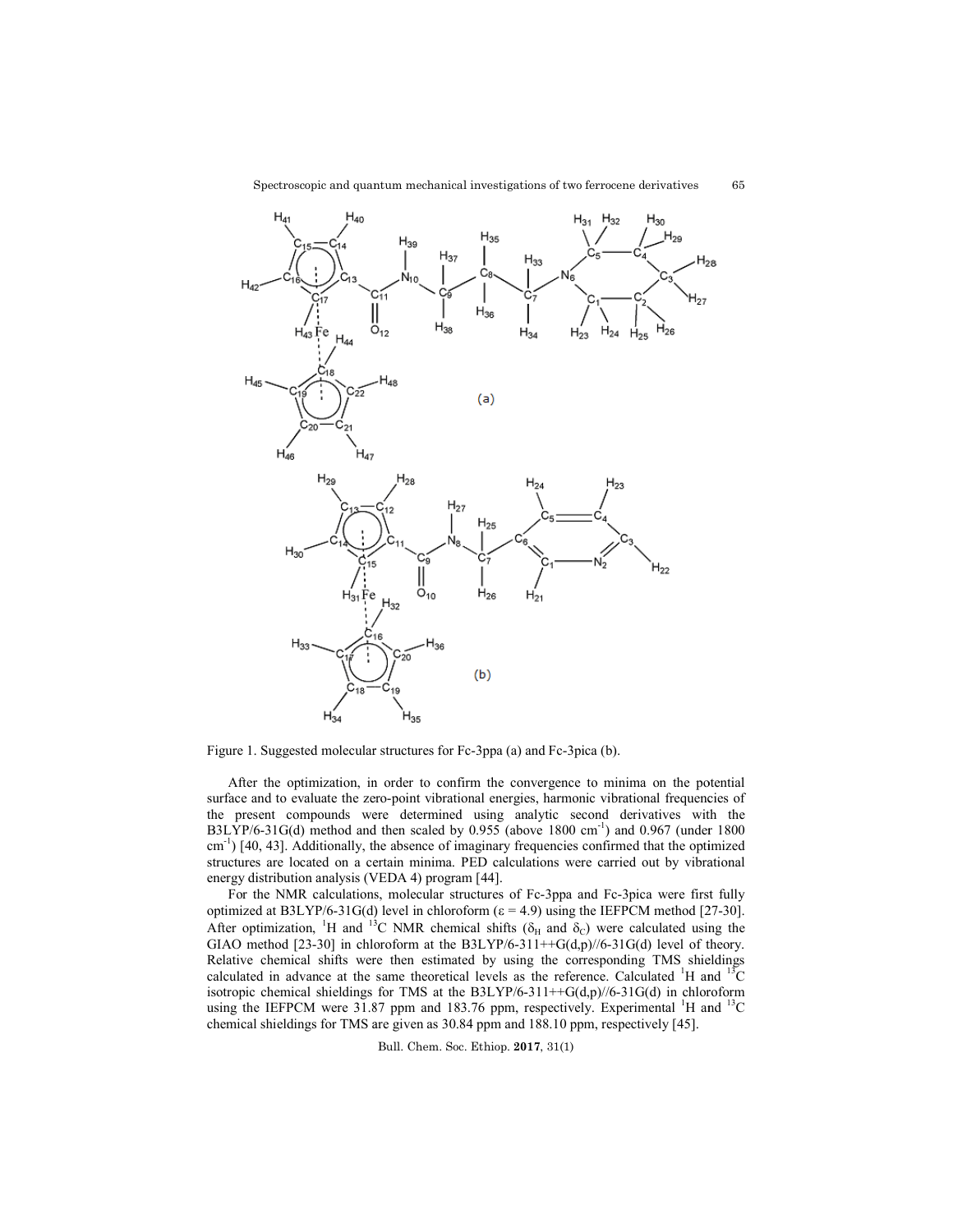# **RESULTS AND DISCUSSION**

The optimized structures for the synthesized ferrocene based compounds are shown in Figure 1. The optimized geometric parameters of Fc-3ppa such as bond lengths and angles calculated by B3LYP/6-31G(d) are also listed in Table 1. The calculated bond lengths and angles for piperidine, propylamine and ferrocene molecules in Fc-3ppa compound are compared with their previously reported experimental data. The optimized geometric parameters of Fc-3ppa obtained by B3LYP/6-31G(d) method are in good agreement with previously reported data [46-50] as given in Table 1. A brief discussion of the experimental and theoretical NMR and vibrational properties of the title compounds is presented.

Table 1. Optimized geometric parameters of Fc-3ppa calculated by B3LYP/6-31G(d).

| Parameters                | <sup>a</sup> Experimental | <sup>b</sup> Theoretical | Theoretical | <sup>d,e</sup> Experimental | B3LYP                |
|---------------------------|---------------------------|--------------------------|-------------|-----------------------------|----------------------|
|                           | Piperidine                | Piperidine               | Propylamine | Ferrocene                   | $6-31G(d)$           |
| Bond Lengths (Å)          |                           |                          |             |                             |                      |
| Fe-Cp (subst.)            |                           |                          |             |                             | 2.049 <sup>f</sup>   |
| Fe-Cp (uns.)              |                           |                          |             | 2.054                       | $2.053$ <sup>f</sup> |
| $C13-C14$                 |                           |                          |             |                             | 1.433                |
| C15-C16                   |                           |                          |             |                             | 1.428                |
| C16-C17                   |                           |                          |             |                             | 1.425                |
| C13-C11                   |                           |                          |             |                             | 1.490                |
| $C-C$ (Uns. Cp)           |                           |                          |             | 1.435                       | $1.428$ <sup>f</sup> |
| $C11-O12$                 |                           |                          |             |                             | 1.230                |
| $C11-N10$                 |                           |                          |             |                             | 1.370                |
| C14-H40                   |                           |                          |             |                             | 1.081                |
| C15-H41                   |                           |                          |             |                             | 1.082                |
| C16-H42                   |                           |                          |             |                             | 1.082                |
| C17-H43                   |                           |                          |             |                             | 1.083                |
| $C-H$ (uns. $Cp$ )        |                           |                          |             | 1.073                       | 1.082 <sup>f</sup>   |
| $N6-C5$                   | 1.469                     | 1.464                    |             |                             | 1.466                |
| $N6-C1$                   |                           |                          |             |                             | 1.466                |
| $C5-C4$                   | 1.530                     | 1.532                    |             |                             | 1.532                |
| $C1-C2$                   |                           |                          |             |                             | 1.533                |
| $C4-C3$                   | 1.530                     | 1.536                    |             |                             | 1.534                |
| $N6-C7$                   |                           |                          |             |                             | 1.463                |
| $C7-C8$                   |                           |                          | 1.528       |                             | 1.534                |
| $C8-C9$                   |                           |                          | 1.525       |                             | 1.534                |
| $C9-N10$                  |                           |                          | 1.456       |                             | 1.455                |
| $C7-H33$                  |                           |                          |             |                             | 1.109                |
| $C7-H34$                  |                           |                          | 1.085       |                             | 1.096                |
| C8-H35                    |                           |                          | 1.089       |                             | 1.098                |
| $C8-H36$                  |                           |                          |             |                             | 1.098                |
| C9-H37                    |                           |                          | 1.086       |                             | 1.093                |
| C9-H38                    |                           |                          | 1.093       |                             | 1.099                |
| $N10-H39$                 |                           |                          | 1.002       |                             | 1.010                |
| $\angle$ C-H (piperidine) | 1.098                     | 1.100                    |             |                             |                      |
| $C1-H23$                  |                           |                          |             |                             | 1.111                |
| $C1-H24$                  |                           |                          |             |                             | 1.094                |
| $C2-H25$                  |                           |                          |             |                             | 1.098                |
| $C2-H26$                  |                           |                          |             |                             | 1.097                |
| C3-H27                    |                           |                          |             |                             | 1.100                |
| C3-H28                    |                           |                          |             |                             | 1.097                |
| C4-H29                    |                           |                          |             |                             | 1.098                |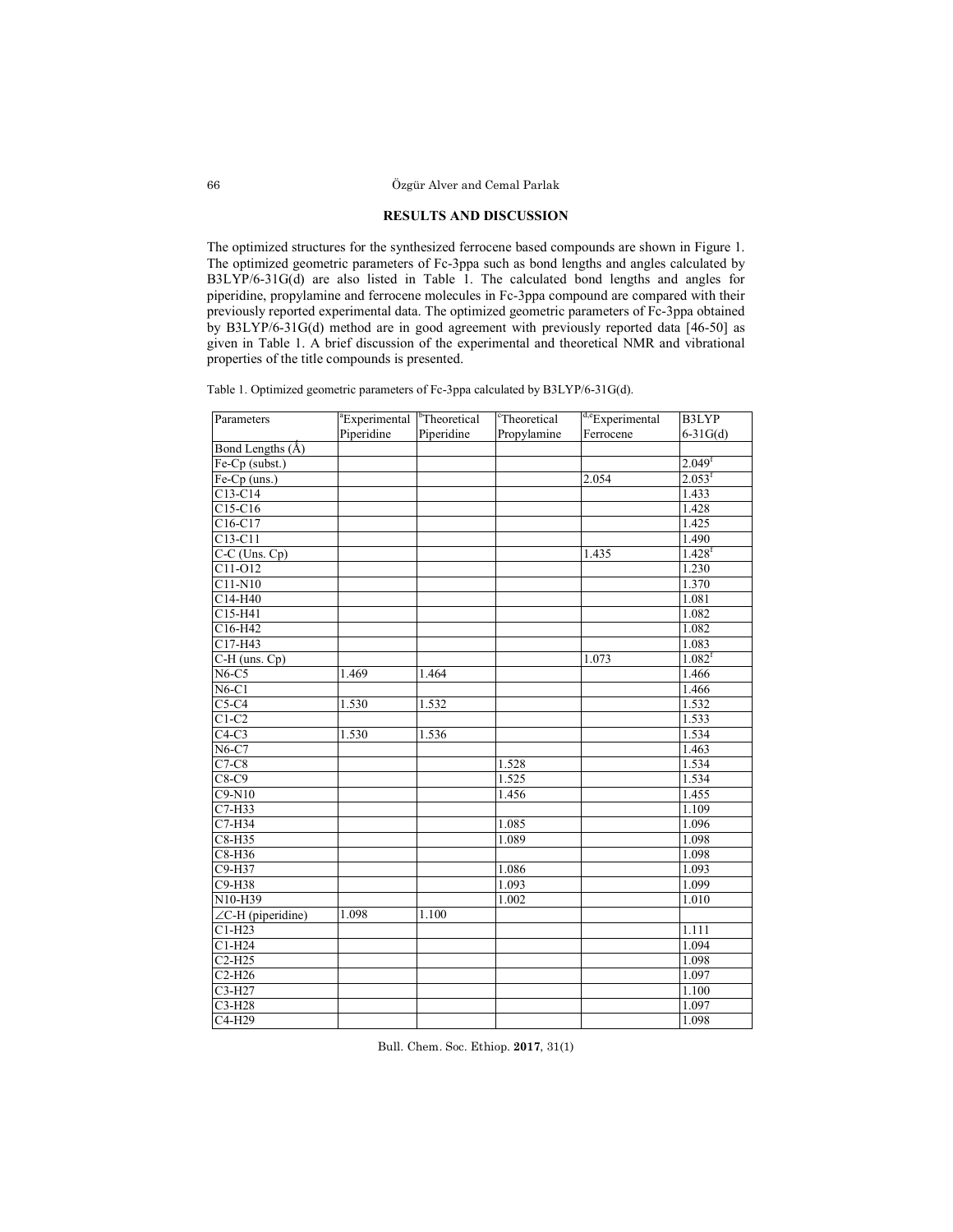| C4-H30                                           |       |       |       | 1.097 |
|--------------------------------------------------|-------|-------|-------|-------|
| $C5-H31$                                         |       |       |       | 1.111 |
| $C5-H32$                                         |       |       |       | 1.097 |
| Bond Angles (°)                                  |       |       |       |       |
| $\angle H$ -C-H (piperidine)                     | 110.0 | 107.1 |       |       |
| H23-C1-H24                                       |       |       |       | 106.8 |
| H <sub>25</sub> -C <sub>2</sub> -H <sub>26</sub> |       |       |       | 107.3 |
| H27-C3-H28                                       |       |       |       | 106.7 |
| H <sub>29</sub> -C <sub>4</sub> -H <sub>30</sub> |       |       |       | 107.3 |
| H31-C5-H32                                       |       |       |       | 106.8 |
| H33-C7-H34                                       |       |       |       | 106.2 |
| H35-C8-H36                                       |       |       |       | 107.0 |
| H37-C9-H38                                       |       |       |       | 107.4 |
| $C1-N6-C5$                                       | 110.7 | 112.0 |       | 110.8 |
| $C1-C2-C3$                                       | 109.6 | 110.6 |       | 110.9 |
| $C5-C4-C3$                                       |       |       |       | 111.0 |
| $C4-C3-C2$                                       | 111.1 | 110.7 |       | 110.0 |
| $N6-C1-C2$                                       | 110.5 | 109.5 |       | 111.2 |
| $N6-C5-C4$                                       |       |       |       | 111.2 |
| C7-C8-C9                                         |       |       | 112.9 | 111.7 |
| C8-C9-N10                                        |       |       | 110.7 | 112.5 |

a-eTaken from Ref. 34-38, respectively. <sup>f</sup>Average value of C-H and C-C bond lengths. <sup>g</sup>Subs.: substituted, Uns.: unsubstituted, Cp: Cyclopentadienyl.

### *NMR studies*

As can be seen in Figure 1a, Fc-3ppa shows eleven different carbon atoms consistent with structure on the basis of molecular symmetry. Due to electronegative oxygen atom, C11 appears at the highest frequency field region. The most intense singlet appearing at 69.73 ppm arises from unsubstituted ferrocene ring interacting with Fe atom (Figure 2a). C13 atom has been overlapped by solvent peak in CDCl<sub>3</sub>. Therefore, Figure 2b is obtained in MeOD and C13 has been identified. The peak appearing at 170.00 ppm in <sup>13</sup>C NMR spectrum cannot be observed in DEPT 45 and 135 spectra (Figure 2d). Henceforth, it can be concluded that it is C11. In DEPT 135 spectrum, CH<sub>2</sub> appears in the negative phase. In DEPT 45 spectrum, CH and CH<sub>2</sub> appear in positive phase. For that reason, ferrocene protons can easly be differentiated from other protons in Fc-3ppa. <sup>1</sup> H NMR spectrum is given in Figure 2f. Ferromagnetic Fe atoms effect the relaxation mechanism of the compounds. Therefore, we observe broadened proton peaks. The broad signals are observed in the spectrum may also indicate paramagnetic impurities. The peak which appears at 7.48 ppm belongs to the  $(-NH-)$  amide group, so it doesn't have any interaction in HETCOR spectrum (Figure 3a). The correlations between C1-H23,24, C5- H31,32, C2-H25,26, C4-H29,30, C3-H27,28, C7-H33,34, C8-H35,36, C9-H37,38, C14-H40, C15-H41, C16-H42, C17-H43 and CH (unsubstituted Cp ring) are also clearly observed in HETCOR spectrum. From COSY spectrum (Figure 3c), it is clear that there is a correlation between H35,36-H33,34, H35,36-H37,38 and H37,38-H39.

As can be seen in Figure 1b, Fc-3pica molecule contains eleven different carbon atoms consistent with the structure on the basis of molecular symmetry. Due to electronegative oxygen atom, C9 appears at the highest frequency field region. The most intense singlet appearing at 69.75 ppm arises from unsubstituted ferrocene ring interacting with Fe atom (Figure 2c). When integration values of <sup>1</sup>H NMR spectrum are investigated from Figure 2g, it can be seen that total integration values are in compliance with the total number of protons in Fc-3pica. Ferromagnetic atoms effect the relaxation mechanism of the compounds. Therefore, we observe broadened proton peaks. The peaks those appear at 170.63 ppm, 134.59 ppm and 75.57 ppm in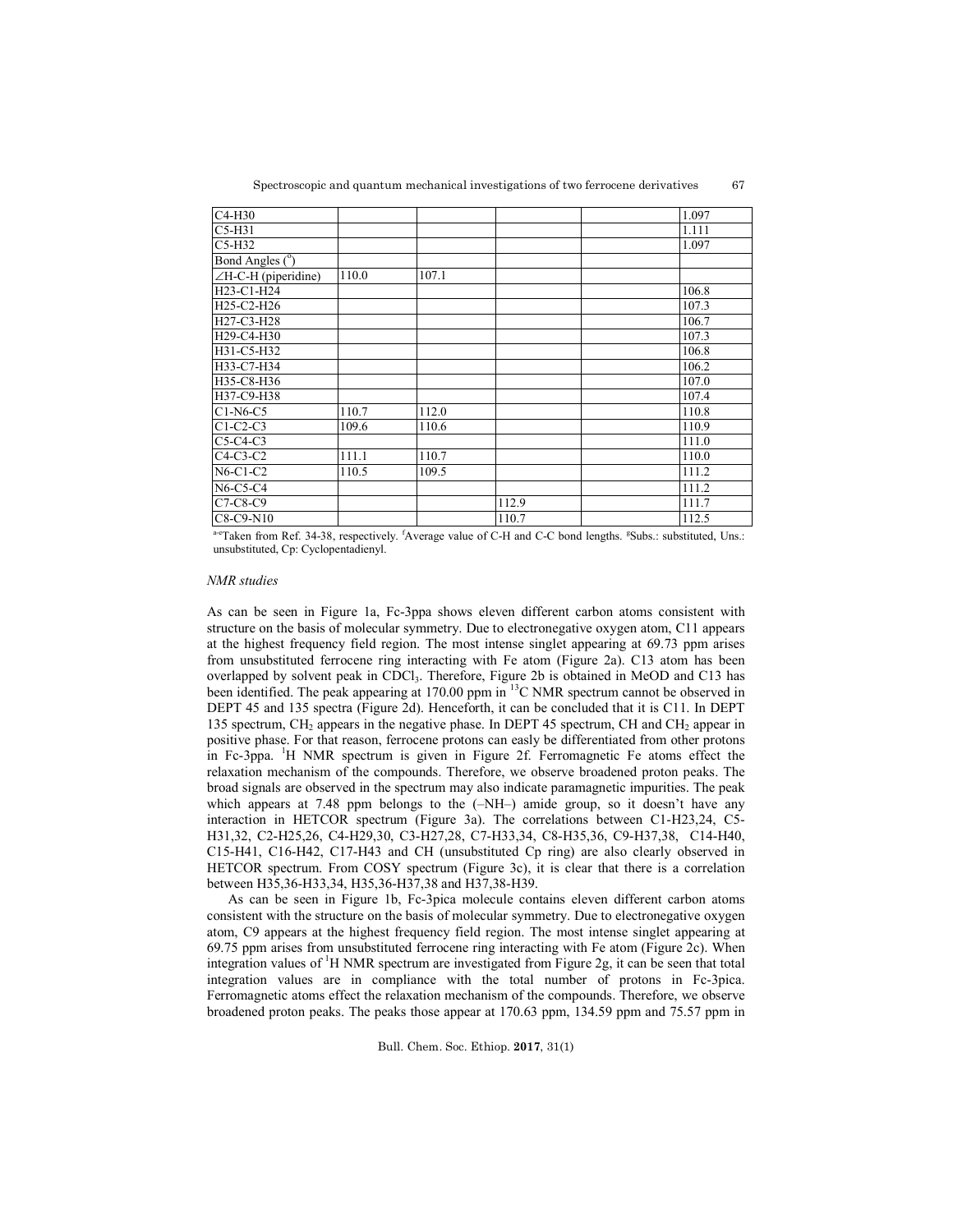#### Özgür Alver and Cemal Parlak

<sup>13</sup>C NMR spectrum can not be observed in DEPT 135 spectrum (Figure 2e). Henceforth, it can <sup>13</sup>C NMR spectrum can not be observed in DEPT 135 spectrum (Figure 2e). Henceforth, it can be concluded that they belong to carbon atoms C9, C6 and C11, respectively. In DEPT 135 spectrum, CH<sub>2</sub> appears in the negative phase. Therefore, the peak which is located at 41.12 ppm can be assigned to C7 atom. It is clear from HETCOR spectrum (Figure 3b) that there is no H atom bonded to C9, C6 and C11 as expected. Thus, HETCOR spectrum is in agreement with the DEPT 135 spectrum. The peak which appears at 6.12 ppm belongs to the (-NH-) amide group, therefore, it doesn't have any interaction in the HETCOR spectrum. The correlations between therefore, it doesn't have any interaction in the HETCOR spectrum. The correlations between C1-H21, C3-H22, C4-H23, C5-H24, C7-H25,26, C12-H28, C15-H31, C13-H29, C14-H30 and C-H (ferrocene ring) are also clearly observed in HETCOR spectrum. From the COSY NMR C-H (ferrocene ring) are also clearly observed in HETCOR spectrum. From the COSY NMR spectrum (Figure 3d), it is clear that there is a correlation between H23-H22,24, H27-H25,26 and between the substituted ferrocene ring's hydrogen atoms. 7 atom. It is clear from HETCOR spectrum (Figure 3b) that there is no H 6 and C11 as expected. Thus, HETCOR spectrum is in agreement with the The peak which appears at 6.12 ppm belongs to the (–NH–) amide group, NMR spectrum can not be observed in DEPT 135 spectrum (Figure 2e). Henceforth, it can concluded that they belong to carbon atoms C9, C6 and C11, respectively. In DEPT 135 trunn, CH<sub>2</sub> appears in the negative phase. Theref

Experimental and calculated  ${}^{13}C$  and  ${}^{1}H$  NMR chemical shifts of Fc-3ppa and Fc-3pica are given in Table 2. The largest difference between experimental and computed chemical shifts for given in Table 2. The largest difference between experimental and computed chemical shifts for proton / carbon of Fc-3ppa and Fc-3pica is 0.58 ppm / 3.39 ppm and 0.72 ppm / 2.98 ppm, respectively. In order to compare experimental and calculated chemical shifts, the correlation graphics have been performed and the correlation values for proton and carb and carbon chemical shifts of Fc-3ppa and Fc-3pica are found to be 0.99491 / 0.99959 and 0.98985 / 0.99975 for B3LYP/6  $311++G(d,p)/\frac{6-31}{G(d)}$  model, respectively.



Figure 2. <sup>13</sup>C (a, b, c), DEPT (d, e), <sup>1</sup>H (f, g) NMR spectra of Fc-3ppa (a, b, d, f) and Fc-3pica (c, e, g).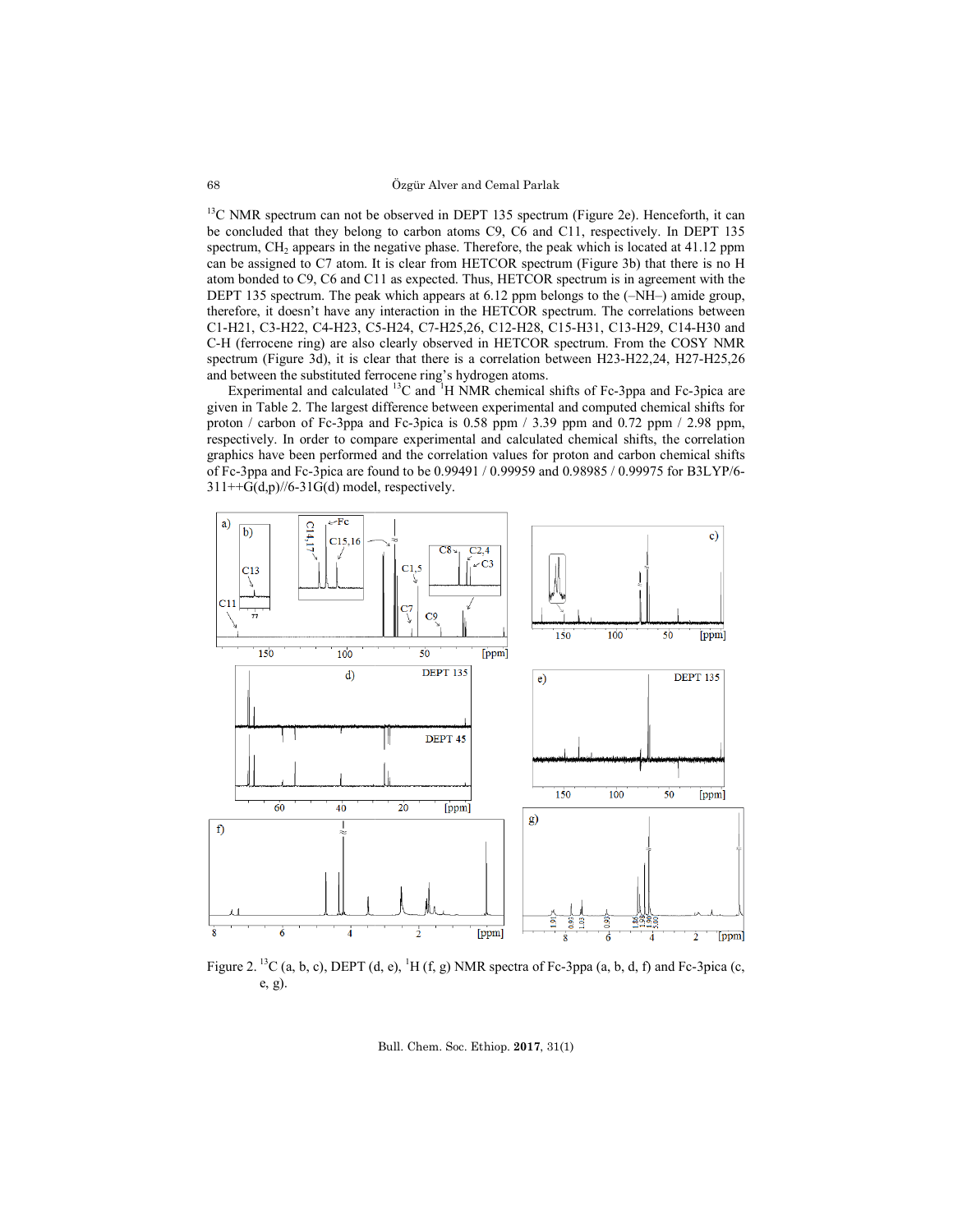

69



Figure 3. HETCOR (a, b) and COSY (c, d) NMR spectra of Fc-3ppa (a, c) and Fc-3pica (b, d).

## *FT-IR studies*

Some important measured and calculated vibrational frequencies for the present compounds Some important measured and calculated vibrational frequencies for the present compounds along with corresponding vibrational assignments and PED data are given in Table 3 and their experimental vibrational spectra are shown in Figure 4. Fc 4. Fc-3ppa and Fc-3pica compounds consist of 49 and 37 atoms, so they have 141 and 105 normal vibrational modes and they belong to the point group  $C_1$  with only identity  $(E)$  symmetry element or operation. It is difficult to determine these complexes's vibrational assignments in the observed spectrum due to its low symmetry. Therefore, the assignments of vibrational modes of these compounds have been provided by VEDA 4 in Table 3. sist of 49 and 37 atoms, so they have 141 and 105 normal vibrational modes and they belong<br>the point group C<sub>1</sub> with only identity (E) symmetry element or operation. It is difficult to<br>ermine these complexes's vibrational Figure 3. HETCOR (a, b) and COSY (c, d) NMR spectra of Fc-3ppa (a, c) and Fc-3pica (b, d).<br>
FT-IR studies<br>
Some important measured and calculated vibrational frequencies for the present compounds<br>
along with corresponding

It is clearly observed in Figure 4 that the NH stretching band which appears as a strong broad at  $3347 \text{ cm}^{-1}$  ( $3268 \text{ cm}^{-1}$ ) is attributed to amide group. The CH stretching bands at between  $3104-3070$  cm<sup>-1</sup>  $(3160-3042$  cm<sup>-1</sup>) result from ferrocene group while CH antisymmetric and symmetric stretching bands having various intensities at  $2850$  and  $2926$  cm<sup>-1</sup> antisymmetric and symmetric stretching bands having various intensities at 2850 and 2926 cm<sup>-1</sup> (2937 and 2969 cm<sup>-1</sup>) arise from CH<sub>2</sub> located on the piperidine ring (pyridine ring) and propylamine chain (methylamine chain). The very strong amide CO stretching band appears at 1630 cm<sup>-1</sup> (1639 cm<sup>-1</sup>). The representations given in parentheses refer to Fc-3pica compound. Other important bands observed in the spectrum of Fc Fc-3ppa are as following: 1534 cm CNH combination [ $v_{CN}$ + $\delta_{NH}$ ], amide), 1469 cm<sup>-1</sup> and 1450 cm<sup>-1</sup> (w/s, CH<sub>2</sub> deformation), 1432 ed on the piperidine ring (pyridine ring) and<br>ry strong amide CO stretching band appears at<br>en in parentheses refer to Fc-3pica compound.<br>n of Fc-3ppa are as following: 1534 cm<sup>-1</sup> (vs,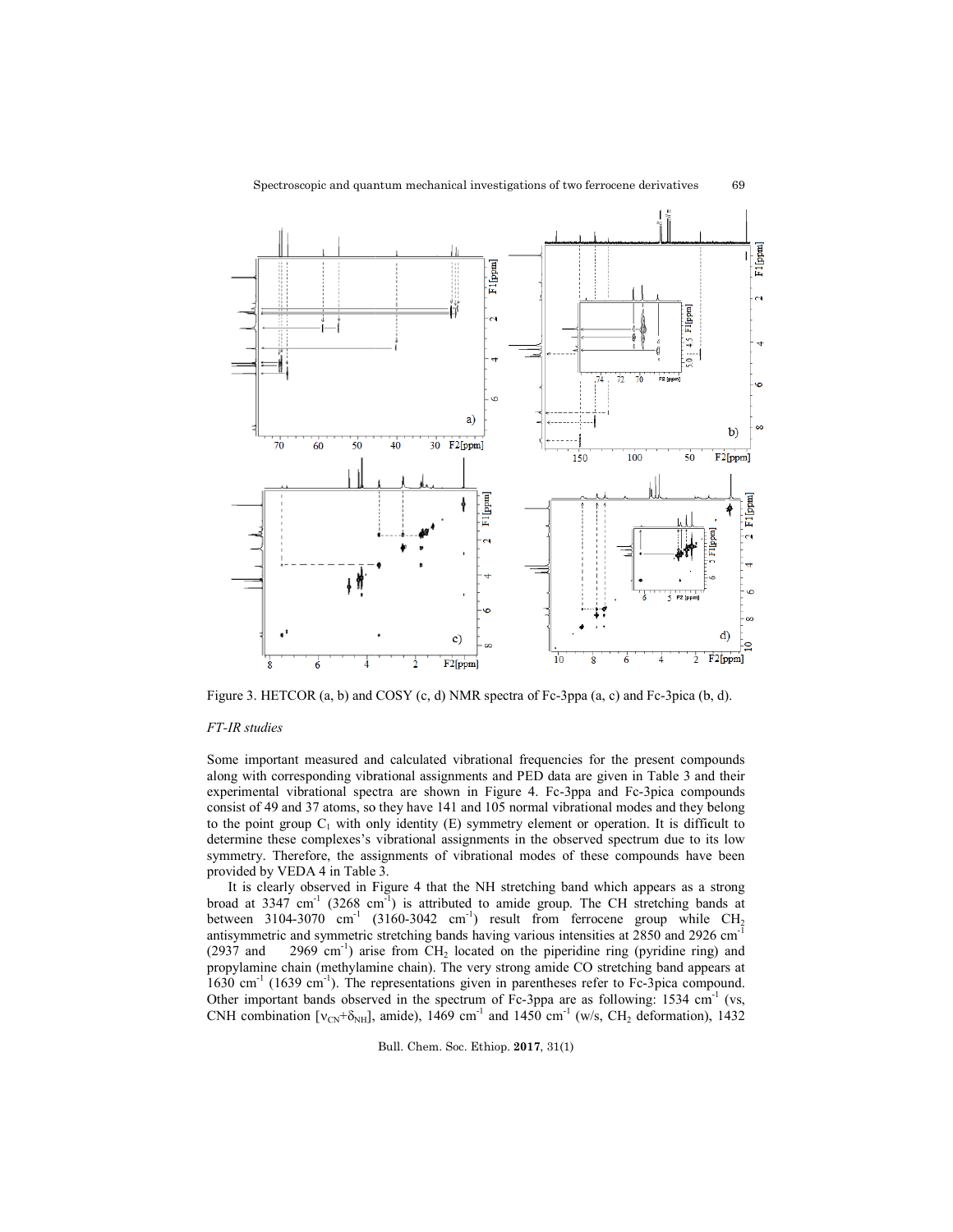cm<sup>-1</sup> (s,  $\delta_{NH}$ , amide), 1372 cm<sup>-1</sup> (m, v<sub>CN</sub>, amide), 1345 cm<sup>-1</sup> (w, CH<sub>2</sub> twisting), 1289 cm<sup>-1</sup> (s, CNH combination  $[v_{CN}+\delta_{NH}]$ , amide) and 772 cm<sup>-1</sup> (m, NH deformation). Other important bands observed in the spectrum of Fc-3pica are as following: 1588 cm<sup>-1</sup> (s,  $v_{CC}$ , pyridine), 1530 cm<sup>-1</sup> (vs, CNH combination  $[v_{CN}+\delta_{NH}]$ , amide), 1474 cm<sup>-1</sup> (w, CH<sub>2</sub> deformation), 1425 cm<sup>-1</sup> (m,  $\delta_{NH}$ , amide), 1375 cm<sup>-1</sup> (m, v<sub>CN</sub>, amide), 1343 cm<sup>-1</sup> (w, CH deformation, pyridine), 1296 cm<sup>-1</sup> (vs, CNH combination  $[v_{CN}+\delta_{NH}]$ , amide) and 757 cm<sup>-1</sup> (m, NH deformation).



Figure 4.FT-IR spectra of Fc-3ppa (a) and Fc-3pica (b).

As it can be seen from Table 3, in general, there is a good agreement between the experimental and theoretical vibrational frequencies. The largest difference between the given experimental and calculated frequencies is  $14 \text{ cm}^{-1}$  for Fc-3ppa and 15 cm<sup>-1</sup> for Fc-3pica. The differences between the calculated and experimental values for the some vibrational modes are often attributed to the neglected anharmonicity and incomplete inclusion of electronic correlation effects. In order to compare the given frequencies, we have found the correlation graphics based on the calculations and experimental IR data. The correlation values between the given experimental and calculated frequencies are found to be 0.99996 for Fc-3ppa and 0.99995 for Fc-3pica as seen in Figure 5.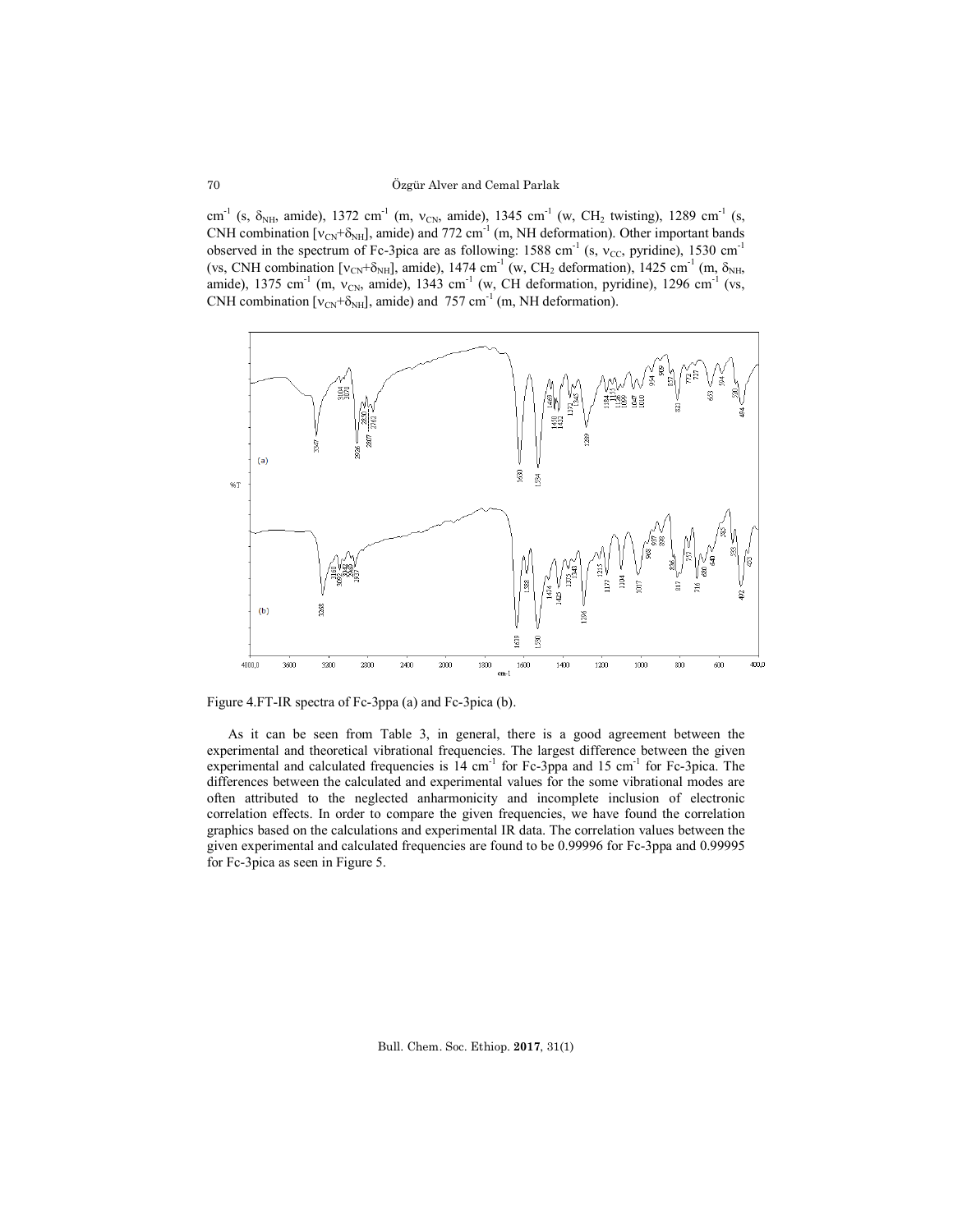

Figure 5. Plot of the calculated vs the experimental vibrational wavenumbers of Fc-3ppa and Fc-3pica.

# **CONCLUSIONS**

We have carried out a comprehensive spectroscopic investigation for Fc-3ppa and Fc-3pica by means of NMR, FT-IR, ICP-OES and elemental analyses. According to the spectroscopic results, it can be concluded that synthesis of these compounds have been accomplished successfully. The theoretical researches of the present compounds are also performed using quantum mechanical calculations. The calculated chemical shifts and vibrational frequencies are in compliance with the experimentally reported results. All results indicate that B3LYP method is reliable and it can be used to understand the structural parameters, NMR and vibrational spectra of ferrocene based compounds. The findings of this research can be useful for better understanding possible future applications of ferrocene based systems. We have carried out a comprehensive spectroscopic investigation for Fc-3ppa and Fc-3pica by<br>means of NMR, FT-IR, ICP-OES and elemental analyses. According to the spectroscopic<br>results, it can be concluded that synthesis of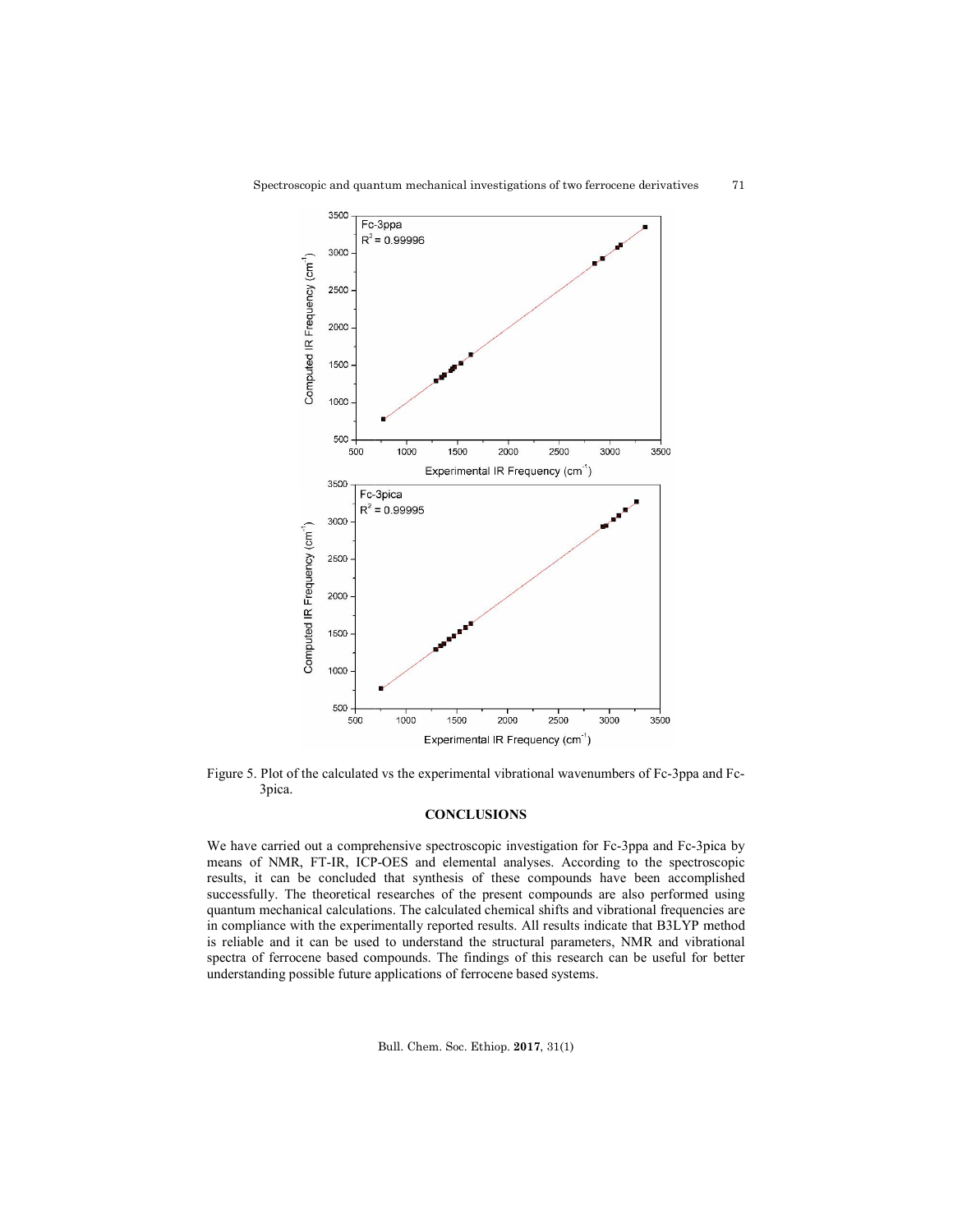#### **ACKNOWLEDGEMENTS**

We are deeply grateful to Michal Jamróz, Deniz Hür and Kaido Tämm for their valuable contributions during this study.

### **REFERENCES**

- 1. Baldoli, C.; Oldani, C.; Licandro, E.; Ramani, P.; Valerio, A.; Ferruti, P.; Falciola, L. Mussini, P. Ferrocene derivatives supported on poly(N-vinylpyrrolidin-2-one) (PVP): Synthesis of new water-soluble electrochemically active probes for biomolecules. *J. Organometal. Chem.* **2007**, 692, 1363-1371.
- 2. Jios, J.L.; Kirin, S.I.; Buceta, N.N.; Weyhermuller, T.; Della Ve´dova, C.O.; Metzler-Nolte, N.J. Synthesis and structural characterization of metallated bioconjugates: C-terminal labeling of amino acids with aminoferrocene. *Organometal. Chem.* **2007**, 692, 4209-4214.
- 3. Li, C.; Medina, J.C.; Maguire, G.E.M.; Abel, E.; Atwood, J.L.; Gokel, G.W. Neutral molecule receptor systems using ferrocene's "atomic ball bearing" character as the flexible element. *J. Am. Chem. Soc.* **1997**, 119, 1609-1618.
- 4. Beer, P.D.; Szemes, F.; Balzani, V.; Sala, C.M.; Drew, M.G.B.; Dent, S.W.; Maestri, M. Anion selective recognition and sensing by novel macrocyclictransition metal receptor systems. <sup>1</sup> H NMR, electrochemical, and photophysical investigations. *J. Am. Chem. Soc.* **1997**, 119, 11864-11875.
- 5. Tao, G.; Katz, E.; Willner, I. Enantioselective bioelectrocatalyzed oxidation of glucose by glucose oxidase at chiral-monolayer-electrodes. *J. Chem. Soc. Chem. Commun.* **1997**, 2073- 2074.
- 6. Zhang, L.; Godinez, L.A.; Lu, T.; Gokel, G.W.; Kaifer, A.E. Molecular recognition at an interface: Binding of monolayer-anchored ferrocenyl groups by an amphiphilic calixarene host. *Angew. Chem. Int. Ed. Engl.* **1995**, 34, 235-237.
- 7. Wang, K.; Munoz, S.; Zhang, L.; Castro, R.; Kaifer, A.E.; Gokel, G.W. Organometallic amphiphiles:  Oxidized ferrocene as headgroup for redox-switched bilayer and monolayer membranes. *J. Am. Chem. Soc.* **1996**, 118, 6707-6715.
- 8. Mourgues, S.; Serra, D.; Lamy, F.; Vincendeau, S.; Daran, J-C.J.-C.; Manoury, E.; Gouygou, M. Chiral [(dialkylamino)methyl](phospholyl)ferrocene ligands as a new class of 1,2-disubstituted ferrocene ligands. *Eur. J. Inorg. Chem.* **2003**, 2820-2826.
- 9. Cotton, H.K.; Huerta, F.F.; Backvall, J-E. Highly selective negishi cross-coupling reaction of a zinc-metallatedferrocenyl *p*-tolyl sulfoxide: New chiral ferrocene-based quinone ligands. *Eur. J. Org. Chem.* **2003**, 68, 2756-2763.
- 10. Hou, H.; Li, G.; Song, Y.; Fan, Y.; Zhu, Y.; Zhu, L. Synthesis crystal structures and third order nonlinear optical properties of two novel ferrocenyl Schiff base complexes. *Eur. J. Inorg. Chem.* **2003**, 2325-2332.
- 11. Auzias, M.; Therrien, B.; Suss-Fink, G. 1,1'-Ferrocene dicarboxylic acid pyridine-4-yl ester: A new bidentate ligand in arene ruthenium chemistry. *Inorg. Chem. Commun.* **2007**, 10, 1239-1243.
- 12. Kirin, S.I.; Schatzschneider, U. Hatten, X. de; Weyhermuller, T.; Metzler-Nolte, N. 1, n′ Disubstitutedferrocenoyl amino acids and dipeptides: Conformational analysis by CD spectroscopy, X-ray crystallography, and DFT calculations. *J. Organometal. Chem.* **2006**, 691, 3451-3457.
- 13. Appoh, F.E.; Sutherland, T.C.; Kraatz, H-B. Changes in the hydrogen bonding pattern in ferrocene peptides. *J. Organometal. Chem.* **2004**, 689, 4669-4677.
- 14. Orlowski, G.A.; Chowdhury, S.; Kraatz, H-B. The effect of alkali metal ions on the electrochemical behavior of ferrocene-peptide conjugates immobilized on gold surfaces. *Electrochim. Acta* **2007**, 53, 2034-2039.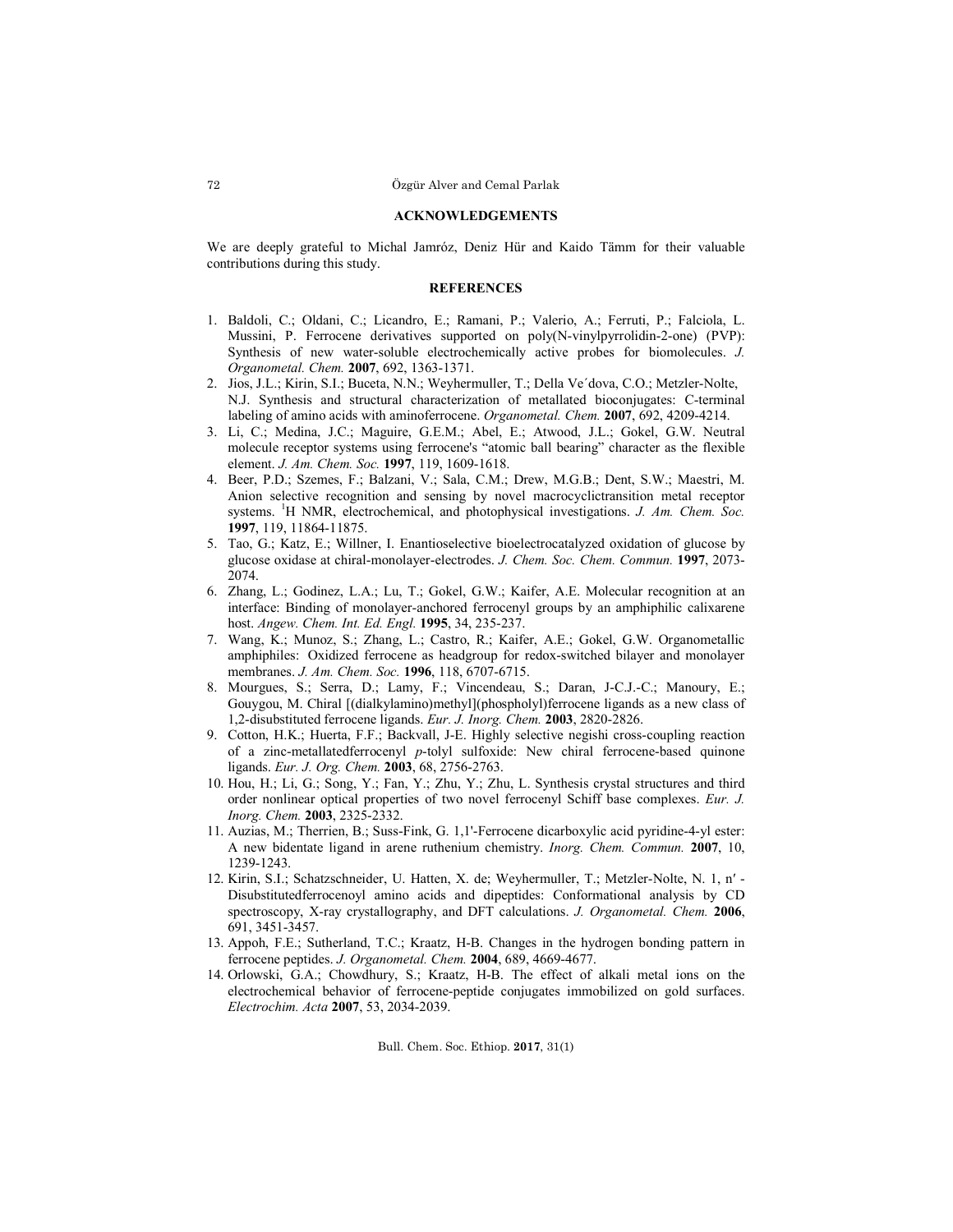- 15. Hatten, X. de; Weyhermuller, T.; Metzler-Nolte, N. Ferrocenoyl peptides with sulfurcontaining side chains: synthesis, solid state and solution structures. *J. Organometal. Chem.* **2004**, 689, 4856-4867.
- 16. Herrick, R.S.; Jarret, R.M.; Curran, T.P.; Dragoli, D.R.; Flaherty, M.B.; Lindyberg, S.E.; Slate, R.A.; Thornton, L.C. Ordered conformations in bis(amino acid) derivatives of 1,1′ ferrocenedicarboxylic acid. *Tetrahedron Lett.* **1996**, 37, 5289-5292.
- 17. Kraatz, H-B.H.-B.; Lusztyk, J.; Enright, G.D. Ferrocenoyl amino acids: A synthetic and structural study. *Inorg. Chem.* **1997**, 36, 2400-2405.
- 18. van Staveren, D.R.; Weyhermuller, T.; Metzler-Nolte, N. Organometallic β-turn mimetics. A structural and spectroscopic study of inter-strand hydrogen bonding in ferrocene and cobaltocenium conjugates of amino acids and dipeptides. *Dalton Trans.* **2003**, 210-220.
- 19. Galow, T.H.; Rodrigo, J.; Cleary, K.; Cooke, G.; Rotello, V.M. Fluorocarbonylferrocene: A versatile intermediate for ferrocene esters and amides. *J. Org. Chem.* **1999**, 64, 3745-3746.
- 20. Contreras, R.H.; Peralta, J.E. Angular dependence of spin–spin coupling constants. *Prog. Nucl. Magn. Reson. Spectrosc.* **2000**, 37, 321-425.
- 21. Beraldo, H.; Nacif, W.F.; West, D.X. Spectral studies of semicarbazones derived from 3 and 4-formylpyridine and 3- and 4-acetylpyridine: Crystal and molecular structure of 3 formylpyridine semicarbazone. *Spectrochim. Acta A* **2001**, 57, 1847-1854.
- 22. Abdel-Shafi, A.A. Effect of β-cyclodextrin on the excited state proton transfer in 1 naphthol-2-sulfonate. *Spectrochim. Acta A* **2001**, 57, 1819-1828.
- 23. Alver, Ö.; Parlak, C.; Bilge, M. Experimental and theoretical NMR study of 4-(1 pyrrolidinyl)piperidine. *Bull. Chem. Soc. Ethiop.* **2011**, 25, 437-442.
- 24. Alver, Ö.; Parlak, C.; Şenyel, M.  $\rm ^1H,~^{13}C$  NMR and  $\rm ^nJCH$  coupling constants investigation of 4-phenylpyridine: A combined experimental and theoretical study. *Phys. Lett. A* **2007**, 371, 300-306.
- 25. Parlak, C.; Alver, Ö.; Şenyel, M. Experimental and theoretical NMR study of 4-(3 cyclohexen-1-yl)pyridine. *Spectrochim. Acta A* **2008**, 69, 1252-1256.
- 26. Şenyel, M.; Alver, Ö.; Parlak, C.  $^1H$ , <sup>13</sup>C, <sup>15</sup>N NMR and  $^nJ_{(C,H)}$  coupling constants investigation of 3-piperidino-propylamine: A combined experimental and theoretical study. *Spectrochim. Acta A* **2008**, 71, 830-834.
- 27. Barone, G.; Paloma, L.G.; Duca, D.; Silvestri, A.; Riccio, R.; Bifulco, G. Structure validation of natural products by quantum-mechanical GIAO calculations of  $^{13}C$  NMR chemical shifts. *Chem. Eur. J.* **2002**, 8, 3233-3239.
- 28. Bagno, A.; Rastrelli, F.; Saielli, G. Toward the complete prediction of the  ${}^{1}$ H and  ${}^{13}$ C NMR spectra of complex organic molecules by DFT methods: Application to natural substances. *Chem. Eur. J.* **2006**, 12, 5514-5525.
- 29. Helgaker, T.; Jaszunski, M.; Ruud, K. Ab initio methods for the calculation of NMR shielding and indirect spin−spin coupling constants. *Chem. Rev.* **1999**, 99, 293-352.
- 30. Bagno, A.; Rastrelli, F.; Saielli, G. Predicting 13C NMR Spectra by DFT Calculations. *J. Phys. Chem. A* **2003**, 107, 9964-9973.
- 31. Bifulco, G.; Bassarello, C.; Riccio, R.; Paloma, L.G. Quantum mechanical calculations of NMR J coupling values in the determination of relative configuration in organic compounds. *Org. Lett.* **2004**, 6, 1025-1028.
- 32. Check, C.E.; Faust, T.O.; Bailey, J.M.; Wright, B.J.; Gilbert, T.M.; Sunderlin, L.S. Addition of polarization and diffuse functions to the LANL2DZ basis set for p-block elements. *J. Phys. Chem. A* **2001**, 105, 8111-8116.
- 33. Bytheway, I.; Wong, M.W. The prediction of vibrational frequencies of inorganic molecules using density-functional theory. *Chem. Phys. Lett.* **1998,** 282, 219-226.
- 34. Becke, A.D. Density‐functional thermochemistry. III. The role of exact exchange. *J. Chem. Phys.* **1993**, 98, 5648-5652.